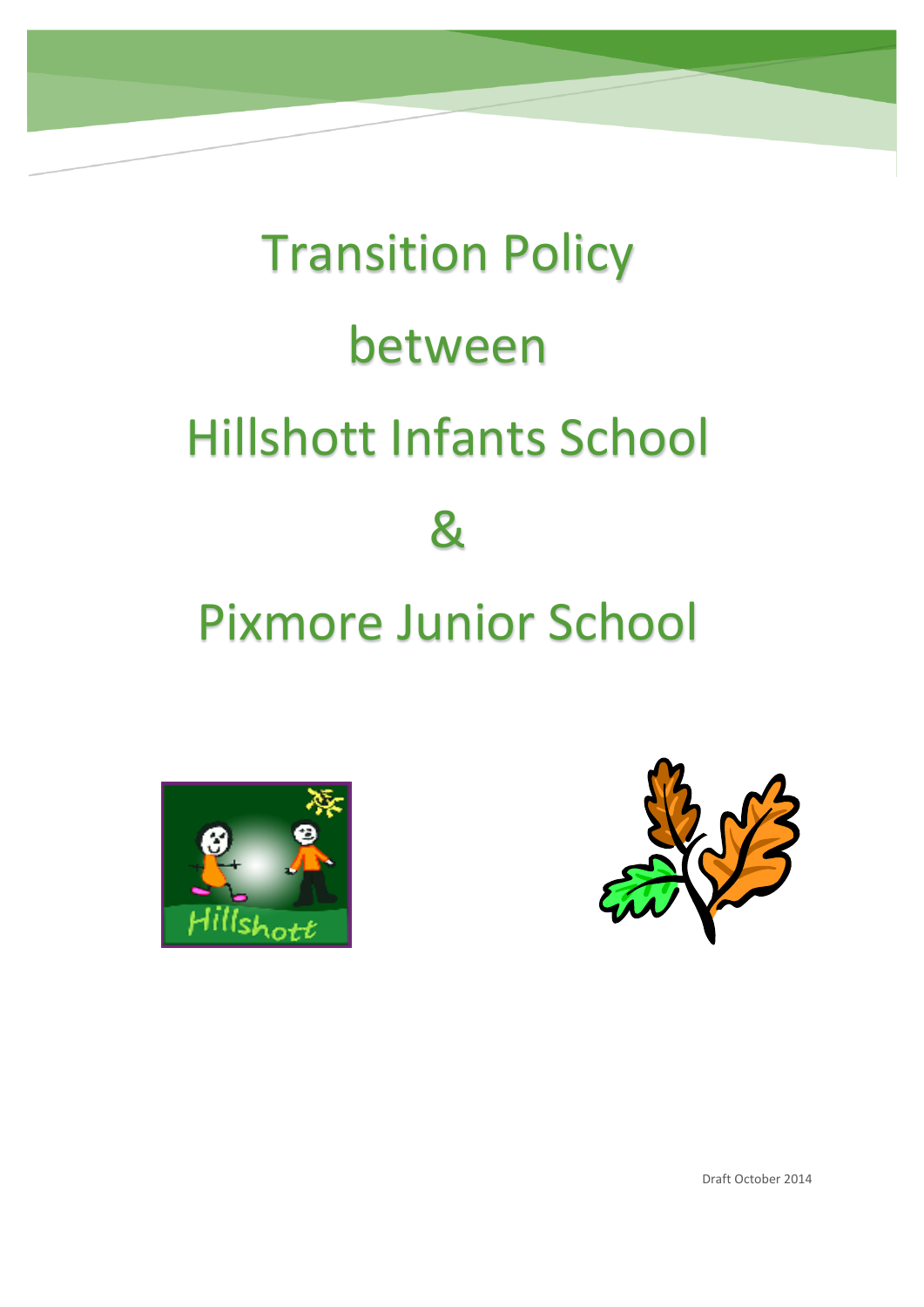# **Pixmore and Hillshott Schools Draft Transition Policy**

### **Introduction**

The Governing Bodies of Pixmore Junior School/Hillshott Infant School are fully committed to the welfare of each child. Care and attention is given to each stage of a child's transition into Pixmore Juniors school, through his or her four years here and beyond into secondary school.

## **Aims of the Policy**

Entering a new situation (particularly a new classroom and new teacher) can be a stressful time, and some points of transition e.g., key Stages, can be especially so, due to the change of school, more formal classroom approach, larger and unfamiliar environments. Rapid change can lead to insecurity and stress. Children under stress become withdrawn and unresponsive; they may also demonstrate inappropriate behaviour. Both extremes can inhibit learning.

It is therefore the aim of this policy to:

- promote the smooth transition of children throughout their four years at Pixmore and beyond
- Prevent and alleviate stress
- Promote the continuity the teaching and learning

#### **Key principles on which we operate**

- The collection of information prior to the children starting in a new setting will be in co-operation and partnership with parents and carers, existing staff, receiving staff, and if age appropriate, with the child.
- Discussions on collection of information will focus on the whole child and not just on child development or academic achievement .i.e., routines, interests, family unit.
- Relevant medical information alongside any additional needs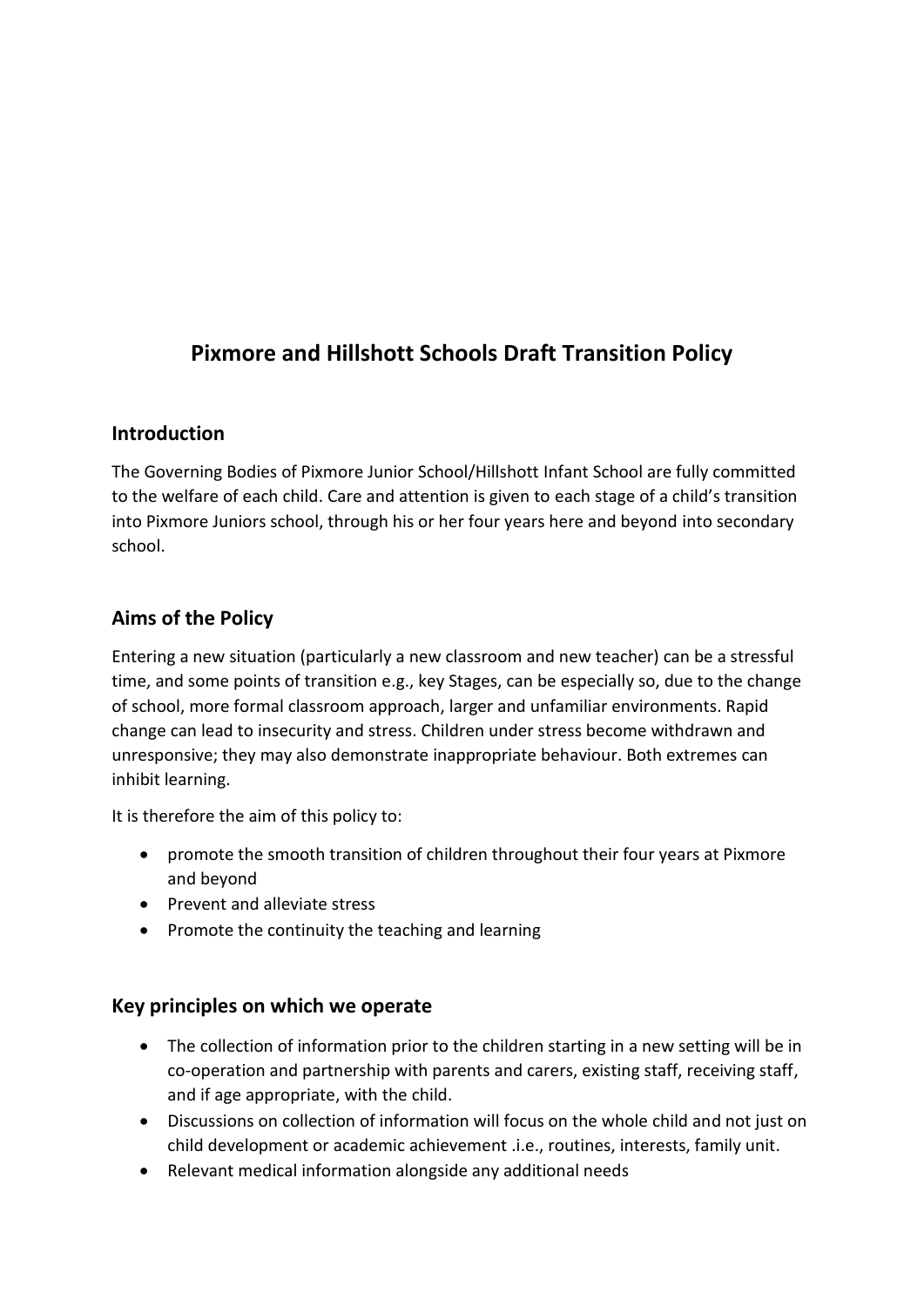- Timescales for transition are variable to meet the individual needs of the child
- Other relevant information social care issues, SEND
- Safeguarding information (all compliant with data Protection Act) will be shared on a need to know

## **Key Stage 1 – Key Stage 2**

Smooth transition from the infant to junior school will be encouraged by:

#### **Transfer of Records**

Portfolio folder, to include:

- End of year reports
- Teacher Assessment KS1 (TA)
- SEN-details
- Safeguarding addressed to the DSP
- Validated Key Stage 1 data.

#### **Programme of events for transition process:**

- Move Up Day (scheduled with all other infants/juniors and secondary schools in the local area) to facilitate transfer across phases.
- Year 2 to have lunch in the dining room
- Year 2 to participate in break time and lunch time play
- Year 2 and Key Stage 1 use the junior school field for sports day.
- Year 5 helpers to support sports day
- Year 3 teacher to spend a day in the year 2 class, AM with the children and PM with the Year 2 teacher to get first–hand information on the children.
- Junior head teacher to do a Year 2 assembly in the Summer term prior to transition
- In the Spring / Summer term
- Junior SENCO to attend EHC/Statement/CAF/ CP meetings re Year 2 children who are transferring to Junior school.
- Open Morning prior to Move up day for year 2 parents /carers to see the junior school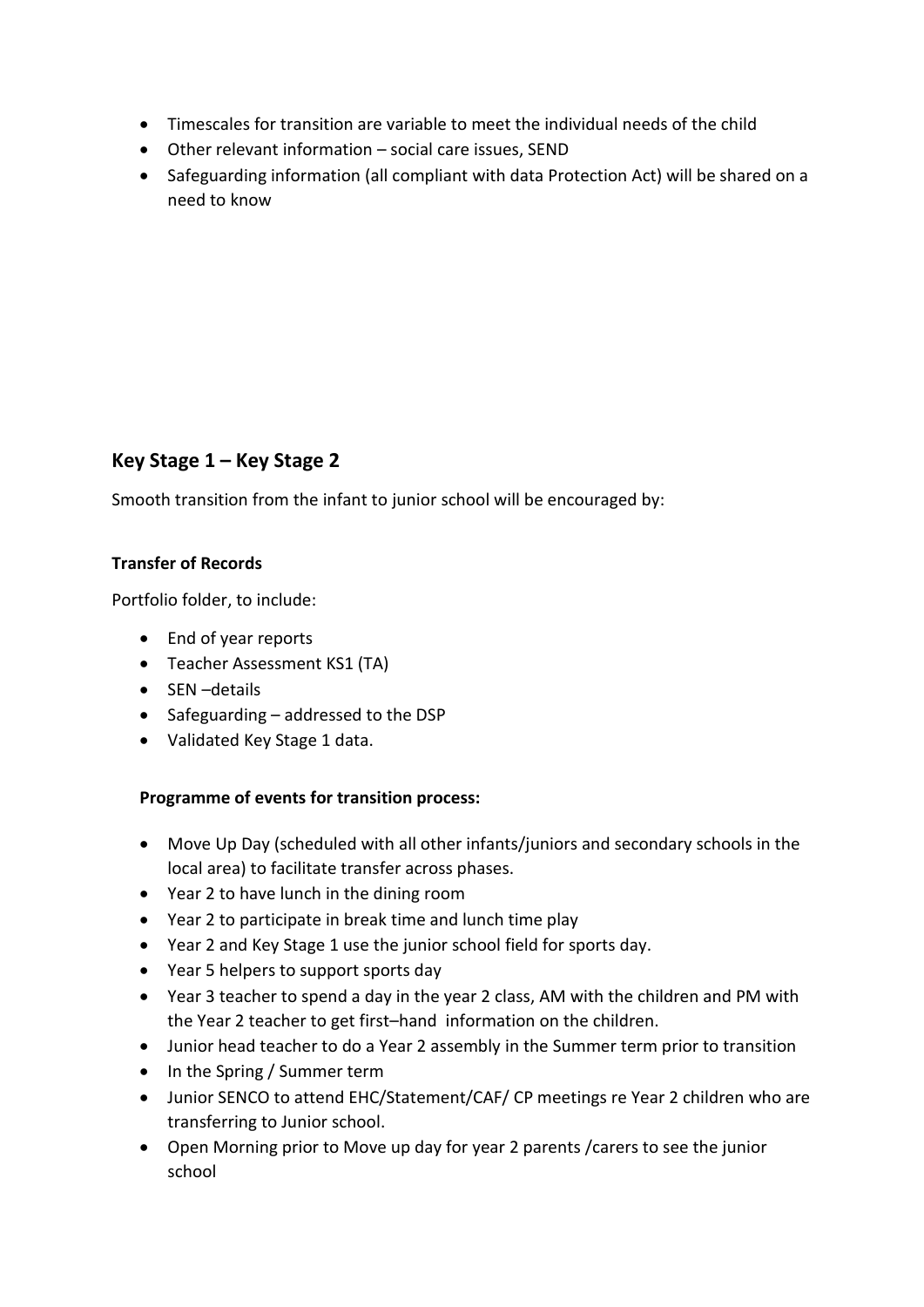- Evening meeting prior to Move up day for year 2 parents to meet Year 3 staff, SENCO and Senior Leadership team.
- Videos made by Year 3 children to allay year 2 fears.
- Year 2 Worry box which Year 3 children and staff can answer
- A picture booklet showing school areas and staff who will be working with them to use over the Summer holidays
- Bridging Unit of work between Year 2/year 3
- Newsletters from Junior school sent to Year 2 parents in the Summer term prior to transition.

#### **Additional, for some children with particular needs:**

- Additional visits on Fridays in the weeks leading up to Move Up Day.
- Personalised Picture booklet with specific key worker
- Visits by support staff to meet the child prior to Move Up day in their Year 2 class.
- Additional meetings by SENCO with parents of Year 2 children on the SEND register.

## **Class to Class (through Key Stage 2/Key Stage 1)**

Throughout the child's time at Hillshott / Pixmore, a smooth transition from class to class will be encouraged by:

- Children being encouraged to share their good work with the teacher of the next class.
- Children to do a piece of writing for their next class teacher.
- Teachers meet in the summer term to pass information to the next class teacher
- Move up Day for teachers to work with their new class.
- SEN children to have a detailed pupil passport detailing how they like to work, likes/ dislikes and strategies that have helped them learn.
- Cross Class work sharing so children become familiar with other staff.
- Meet the teacher for parents
- Summer term open evening for child and parent to meet the new teacher so they can put a face to a name before the summer holidays.

#### **Transfer of records**

Records will include:

- Individual provision maps
- Pastoral support plans
- SEN information
- Assessments writing assessment folder
- Child's green folder- past reports
- Ability groups in Maths/Literacy- phonics, reading age, spelling writing)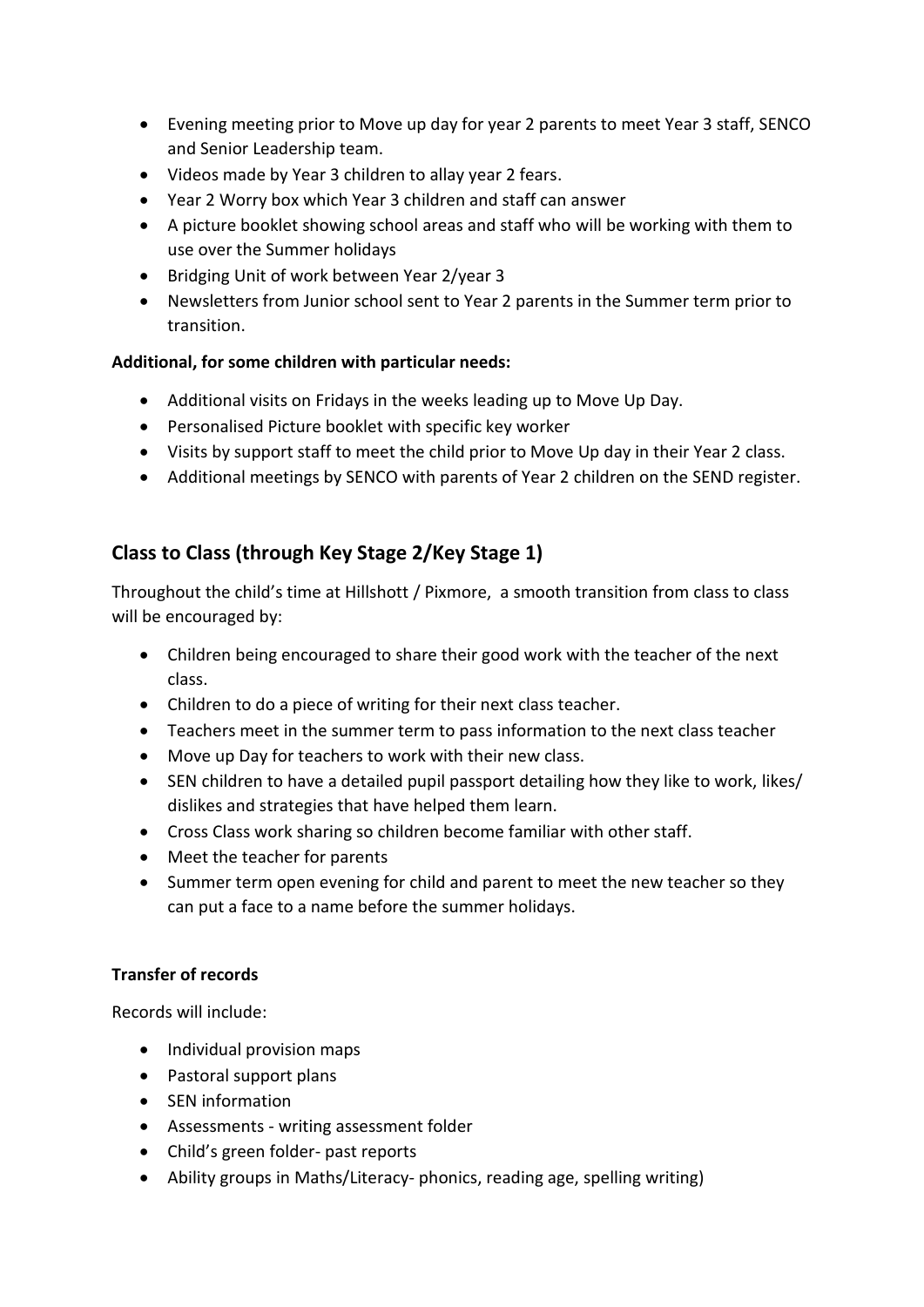- Intervention sheets and outcomes
- The following books should be sent up:
	- $\triangleright$  English books,
	- $\blacktriangleright$  Last maths book.
	- $\triangleright$  Art&DT sketch book
	- $\triangleright$  French folder,
	- $\triangleright$  Spelling,
	- $\triangleright$  Reading Record book
	- $\triangleright$  House Point book.

## **Children joining the school – throughout the year**

- Individual or group tours offered to all incoming parents/carers and children
- Time for the transferring children to spend in their new class and school (morning /day session as required by parents)
- Parents to get a welcome pack prospectus/newsletter/forms for clubs/uniforms/
- New children to be assessed by class teacher and SENCO quickly
- A 'buddy' in the new class identified by the class teacher to help integrate the new child
- Records from the previous school made available to the class teacher and SENCO
- New school to send old maths and English books

## **Primary (Key Stage 2 ) to Secondary (Key Stage 3)**

#### **Year 5 pupils:**

- Opportunities to visit the local secondary schools through curriculum activity visitsplays science days- sports events, music and G&T events.
- Encouraging Year 5 parents to attend open evenings and days children's absences will be authorised

#### **Year 6 pupils**

All are offered the above and in addition as part of the process the following, where relevant, will support secondary transition.

- Meet the Teacher meetings in September to go through transition process and applications
- Move up day in the summer term.
- Transfer of records to the receiving secondary school reports/assessments. Records are hand delivered and signed for on receipt.
- Safeguarding records to be transferred in person to the DSP of the receiving secondary school.